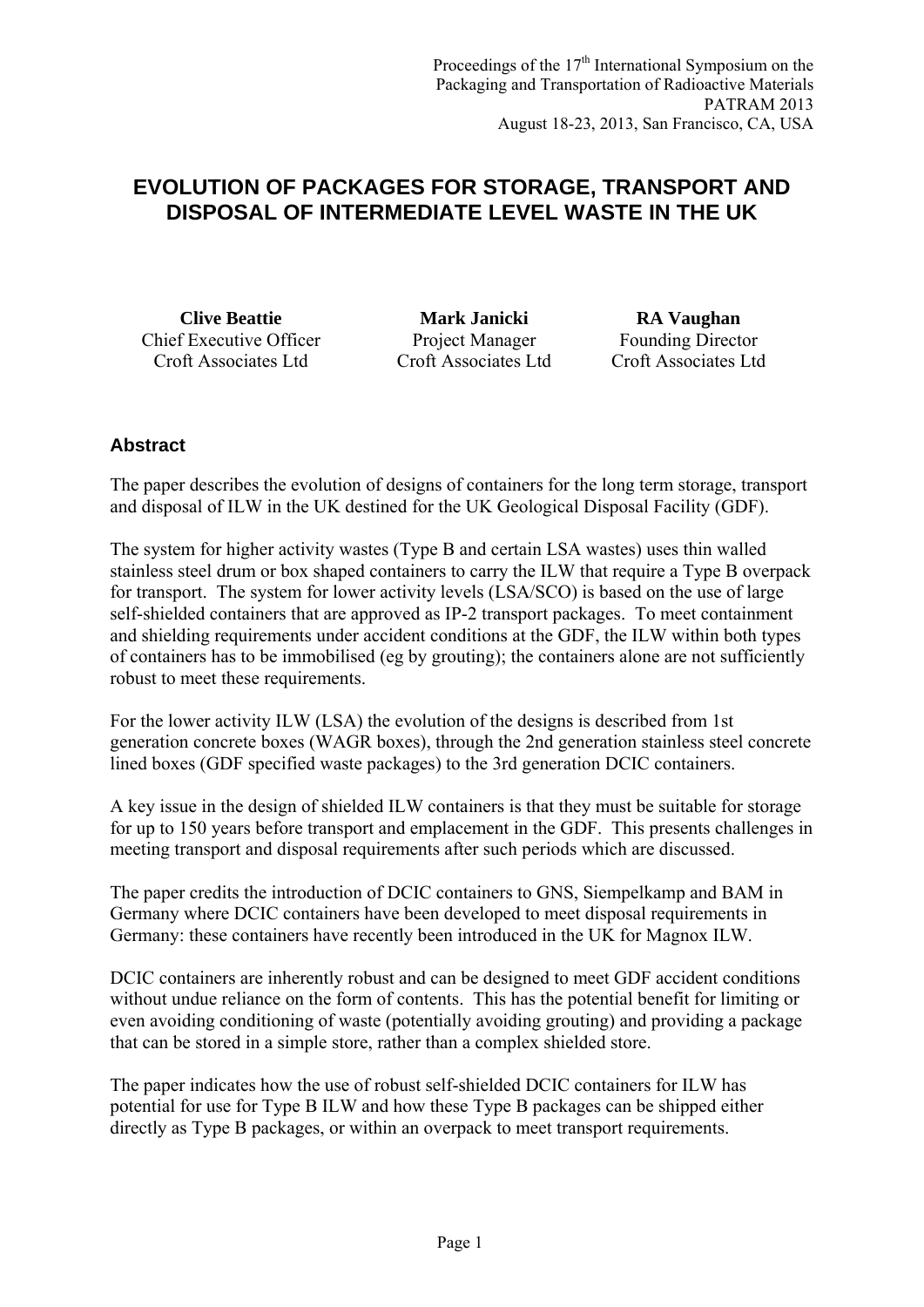### **Introduction**

This paper looks at the UK strategy and options for packaging Intermediate Level Waste (ILW) [1]. The UK strategy for ILW is to retrieve, condition and package the ILW and keep the packages in storage facilities until they can be emplaced in the UK Geological Disposal Facility (GDF), or long-term management in near-surface facilities for wastes in Scotland.

Intermediate Level Waste is radioactive waste with radioactivity levels exceeding the upper boundaries for Low Level Waste (LLW) but which do not require heating to be taken into account in the design of storage or disposal facilities. ILW is generated from a number of activities such as:

- decommissioning
- spent fuel reprocessing
- research facilities
- reactor operation
- historical waste storage practices

The chemical and physical form of ILW ranges from large solid waste items that are chemically inert, to wet sludges which could be chemically reactive and heavily contaminated. Depending on the distribution of activity in the waste material and the uniformity of activity distribution, the ILW is likely to be classified as either Low Specific Activity Material (LSA) or Surface Contaminated Objects (SCO). ILW in the form of LSA or SCO requires Industrial packaging. Where the requirements for LSA and SCO cannot be met, Type B packaging is required. Type A packages are not considered practical as a disposable package as they limit contents to  $A_1$  or  $A_2$  activity levels dependent on form of contents. For specific contents they may have a function but these are not discussed in this paper.

The Radioactive Waste Management Directorate (RWMD) of the Nuclear Decommissioning Authority (NDA), which is responsible for establishing the GDF, has identified requirements for the development and assessment of packaging processes to ensure that packaged waste is compatible with the GDF. The general requirements placed on ILW packages for disposal in the GDF are embodied in the Generic Waste Package Specification (GWPS) [2].The current Generic Waste Package Specification (GWPS) calls for a target total container lifetime of 500 years, based on extended periods of up to 150 years of surface storage after which the waste packages are expected to be handled and transported to the GDF.

Within the GDF environment, the waste package must be capable of limiting the release of the contents when subject to accident conditions specified for the GDF that include exposure to a hydrocarbon fire and being dropped onto a hard unyielding surface in a worst impact attitude [3].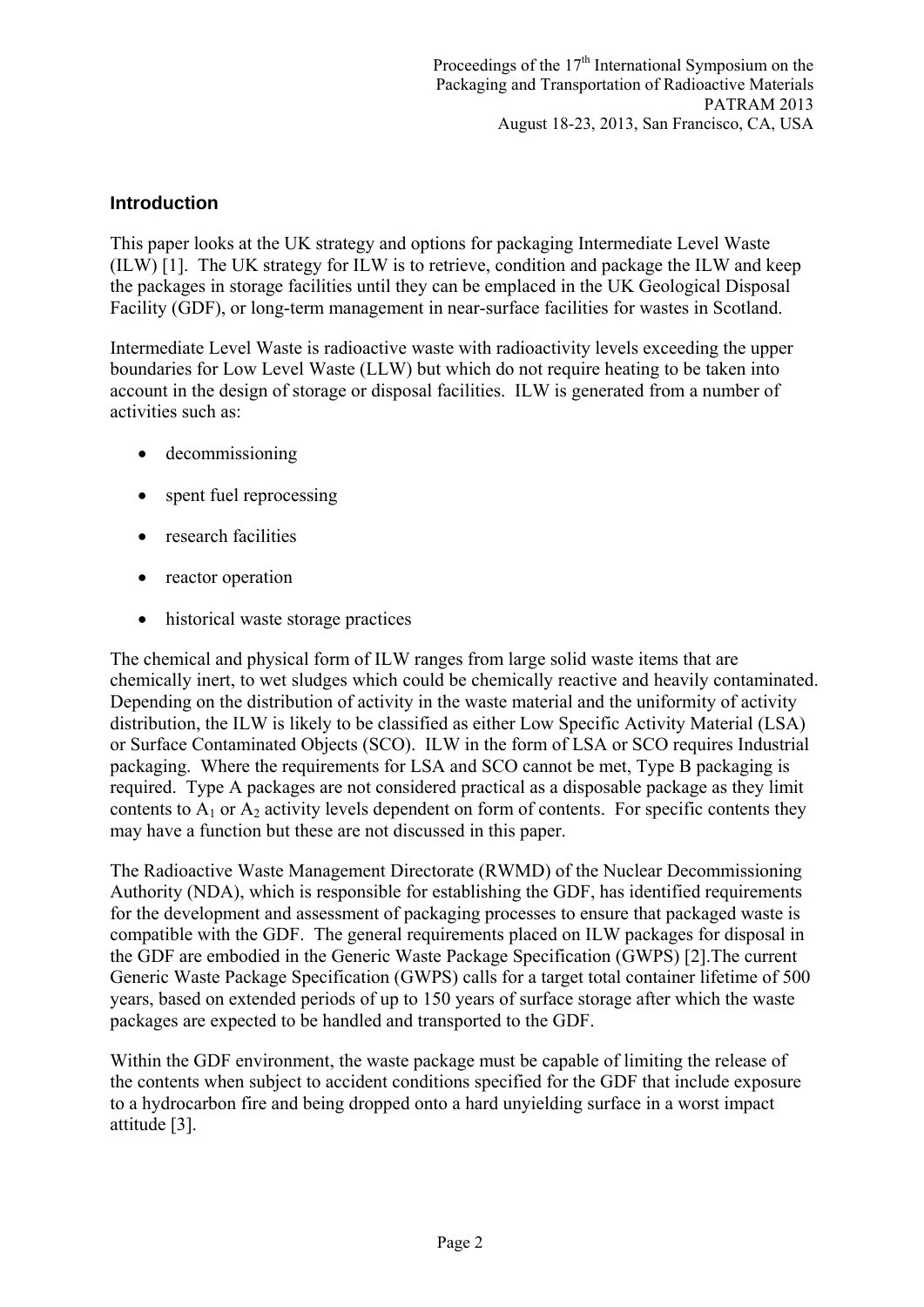A limited range of standard waste containers which are suitable for packaging the variety of wastes expected to arise within the UK and that meet GDF requirements has been specified at a detailed level by RWMD [2] in a number of Waste Package Specifications.

For packaging low dispersible materials such as LSA or SCO items in industrial packages various options have evolved over the last 30 years. The 1st generation of these packages was reinforced concrete boxes (6 Cubic Metre Boxes) with immobilsed contents; the waste package (container and wasteform) provided both shielding and containment under normal conditions of transport and under accident conditions in the GDF. The 2nd generation was designed for a wider range of contents; these were stainless steel boxes having concrete shielding lining the inside walls of the stainless steel container; again performance requirements were reliant on both container and waste form. The 3rd generation of IP-2 ILW packages is constructed in Ductile Cast Iron (DCI); these designs evolved initially to reduce reliance on the wasteform's contribution to the waste package performance. These 3<sup>rd</sup> generation designs also offer other benefits as the DCI is a more efficient shield material.

### **1st Generation IP-2 ILW Packages – Concrete Boxes**

Until recently, ILW (that meets the requirements of LSA or SCO) has been packaged for disposal in concrete shielded containers (i.e. the WAGR box). The WAGR box (now known as the 6 Cubic Metre Box, see Figure 1) was designed over 20 years ago as an IP-2 transport package for packaging wastes arising from the pilot project to decommission the Windscale Advanced Gas-cooled Reactor (WAGR); the bulk of these wastes were in the form of activated components.

These 1st generation ILW disposal package designs for LSA and SCO were constructed mainly of concrete which provides shielding with mild steel reinforcing (rebar) to strengthen the structure and to provide the integrity of the load path for lifting and tie-down; higher density concretes with thicknesses up to 450mm have been used to provided for greater shielding for some contents.

With concrete waste packages and for some contents there are technical difficulties to be overcome. For more mobile radionuclides, especially for caesium-137, there is a risk that the radionuclides could migrate through the concrete shielding to the surface of the container causing the surface contamination limits to exceed those specified for transport (Paragraph [508] of the IAEA Transport Regulations [4]). Package external radiation levels may also increase as the shielding afforded to the gamma rays from migrating radionuclides decreases: there is a possibility that as migration progresses the package surface radiation levels may exceed the prescribed levels (Paragraphs [526] to [528] of the IAEA Transport Regulations).

Furthermore, there is a risk, if the environment is not controlled, of deterioration of the waste package from chloride induced corrosion of the rebar; this could compromise the package performance over an extended storage period. When rebar corrodes, the oxidation products (rust) expand, cracking the concrete and unbonding the rebar from the concrete. The durability of the concrete is subject to a number of destructive processes such as carbonation and chlorination of the concrete. Carbonation is a chemical reaction between carbon dioxide in the air with calcium hydroxide and hydrated calcium silicate in the concrete. This makes the pore water more acidic, thus lowering the pH, leading to depassivation of the rebars.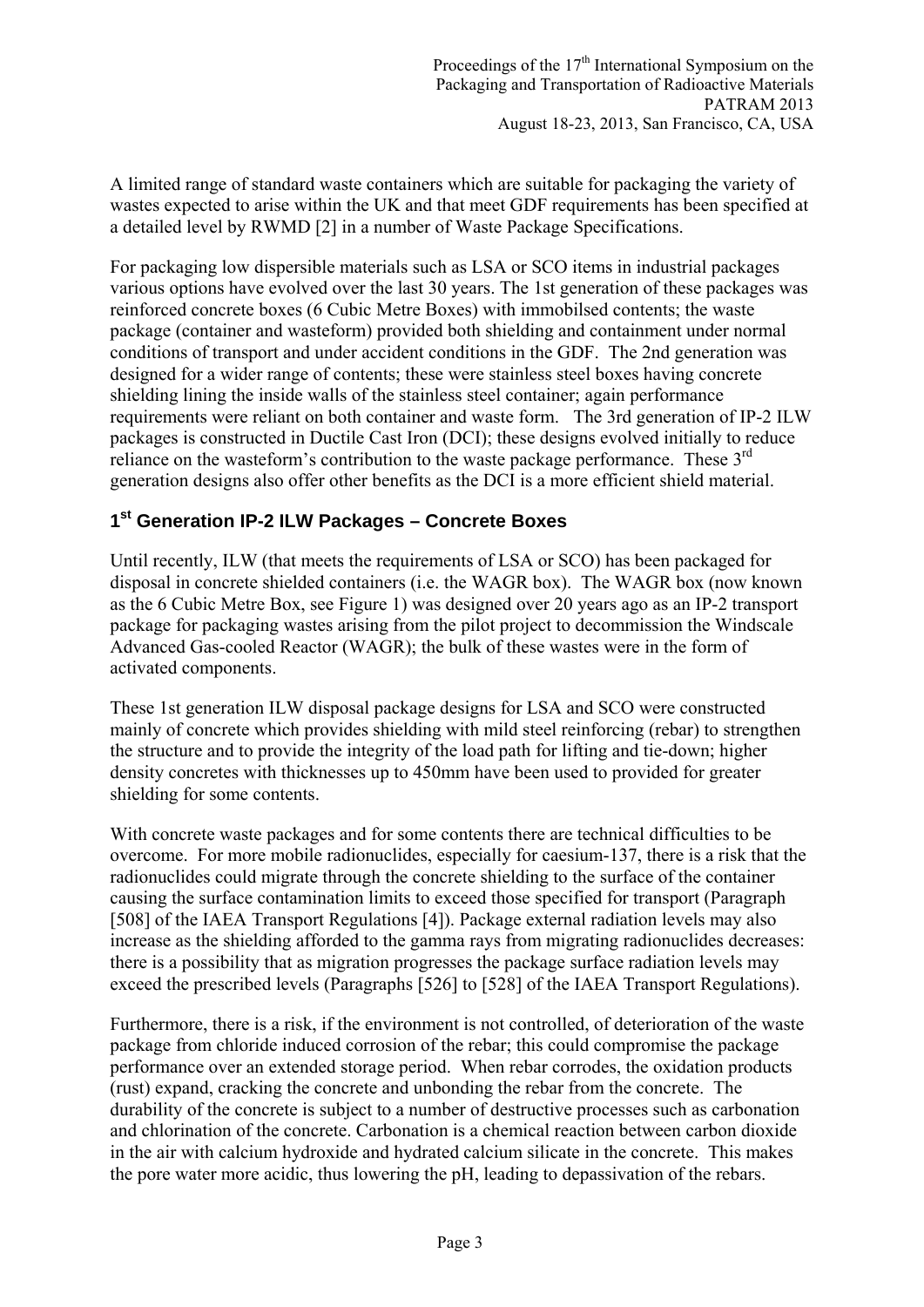Chlorides, including sodium chloride, can, if present in sufficiently high concentration, promote the corrosion of embedded rebar.

Radionuclide migration could be engineered out by introducing a metal containment vessel to the inside surface of the concrete container and corrosion resistant (e.g. stainless steel) rebar could be used in place of traditional mild steel rebar. The addition of these features may significantly increase the production cost of these concrete containers, hence detracting from the initial low cost. However, for certain controls imposed on the storage environment and conditions, choice of construction materials and adequate quality control of manufacturing processes, these concrete boxes may provide a cost effective solution for some wasteforms.



### **Figure 1: 6 Cubic Metre Box**

To ensure that the packages remain in an as packaged condition for prolonged periods of up to 150 years, it is necessary for the storage conditions to be controlled and monitored. Even if stored under controlled conditions, questions may still arise after prolonged storage, as to how the integrity of the load path consisting of steel work (particularly if mild steel) embedded in concrete is assured, and how package performance and containment requirements to meet GDF and future transport requirements can be demonstrated.

### **2nd Generation IP-2 ILW Packages – thin walled metal boxes with integral concrete shielding**

These 2nd generation designs of IP-2 waste packages were introduced by RWMD as an improvement on concrete boxes. Two modular designs were developed: a 2m Box Waste Package (Figure 2) and a 4m Box Waste Package (Figure 3).

These boxes are essentially a continuously welded, gas leak tight, construction of stainless steel (nominally 6mm thickness) using 'freight container' fabrication techniques. A concrete liner is cast-in providing shielding and can have thickness from 100mm to 300mm; the shielding could be thicker but this would severely reduce the volume available for contents. The design of the 2m Box Waste Package and 4m Box Waste Package, as with the 1st generation concrete designs, requires that after the waste has been emplaced the container is in-filled with grout, and when this grout is set, that a concrete shield lid of the same thickness as the walls and base is cast in place. The requirement for grouting the waste depends on the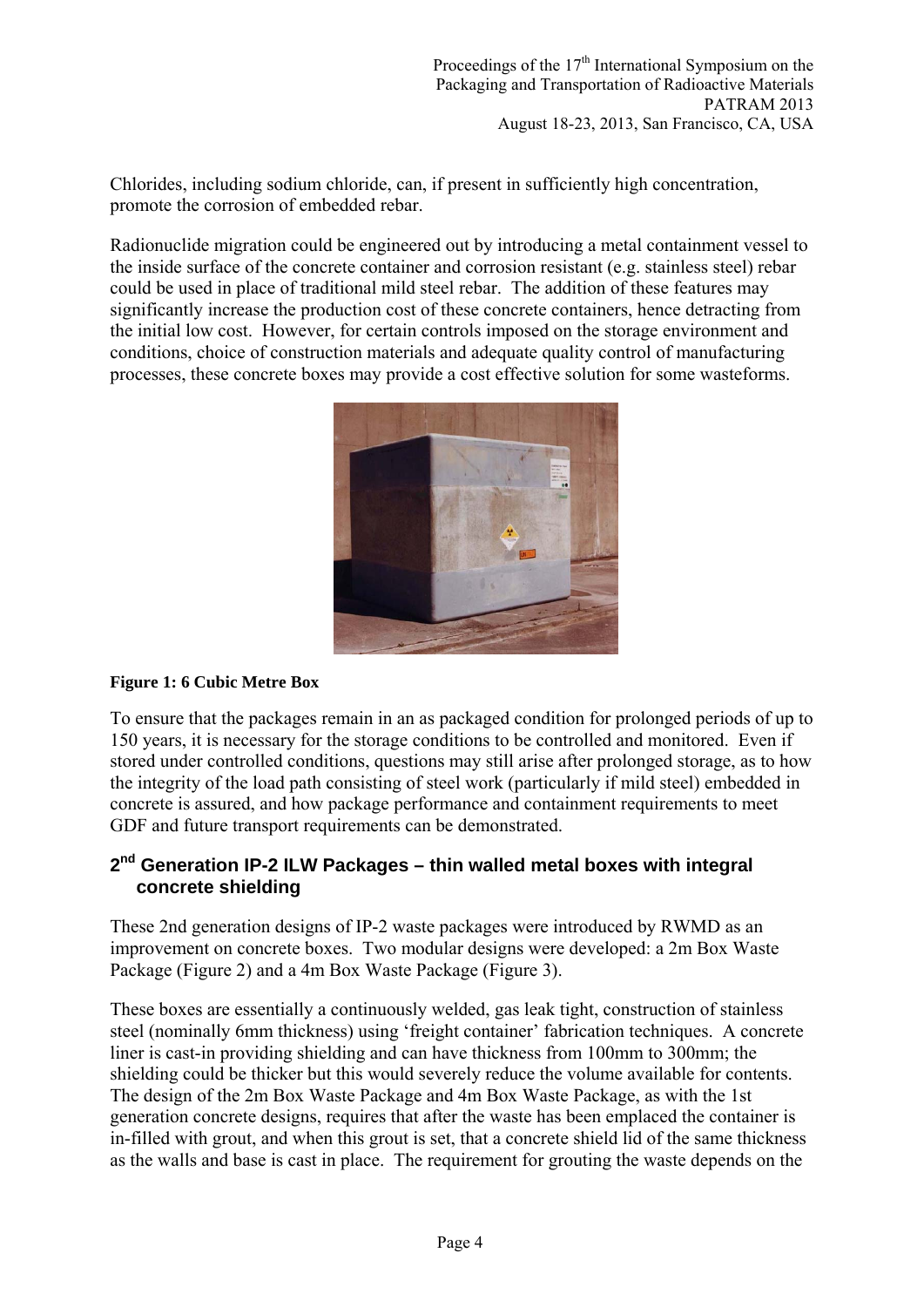form of the waste, but as the shield lid has to be cast in, the design intent is that the shield lid is cast on top of the grouted contents.





**Figure 2: 2m Box Waste Package Figure 3: 4m Box Waste Package** 

To date, only prototypes of these packages have been made. The use of a stainless steel fabricated 'skin' would ensure that any migration of radionuclides would not lead to an increase in contamination levels on the surface of the package, however as the stainless steel affords little radiation shielding does rates may still rise. The other advantage of this  $2<sup>nd</sup>$ generation design is that the load path for lifting and tie-down is transmitted through a stainless steel frame that is accessible and visible for inspection and testing. The stainless fabrication affords better corrosion resistance than mild steel although the storage environment would need to be controlled to minimise potential environmental contaminants that may have an influence on corrosion. These transport packages also include a stainless steel transport lid that fits over the concrete shield lid. This transport lid has testable seals so containment performance can be demonstrated at any time after packaging waste. The transport lid seals can also be replaced if they do not pass the leak test; removing the transport lid will not expose operators to any increase in dose over that which the operators will see at the sides as the shield lid remains in place.

The cost of fabrication these  $2<sup>nd</sup>$  generation designs is expected to be higher than with the first generation designs due to the stainless steel container that is fabricated and into which the concrete liners are cast. However, they do overcome some of the technical difficulties that could be experienced if using an all concrete waste package.

# **Unshielded ILW Packages for Type B contents**

ILW that does not meet the requirements of LSA or SCO for transport in an Industrial Package has to be transported in a Type B transport package. In the UK the waste containers for this type of ILW are currently manufactured in stainless steel and afford no (or little) shielding. In these containers the waste is immobilised usually with cement and the waste packages are designated to be transported to the GDF in a reusable Type B transport package.

The principle unshielded stainless steel containers are the 500 litre Drum Waste Package (Figure 4), the 3 cubic metre Box Waste Package (Figure 5) and the 3 cubic metre Drum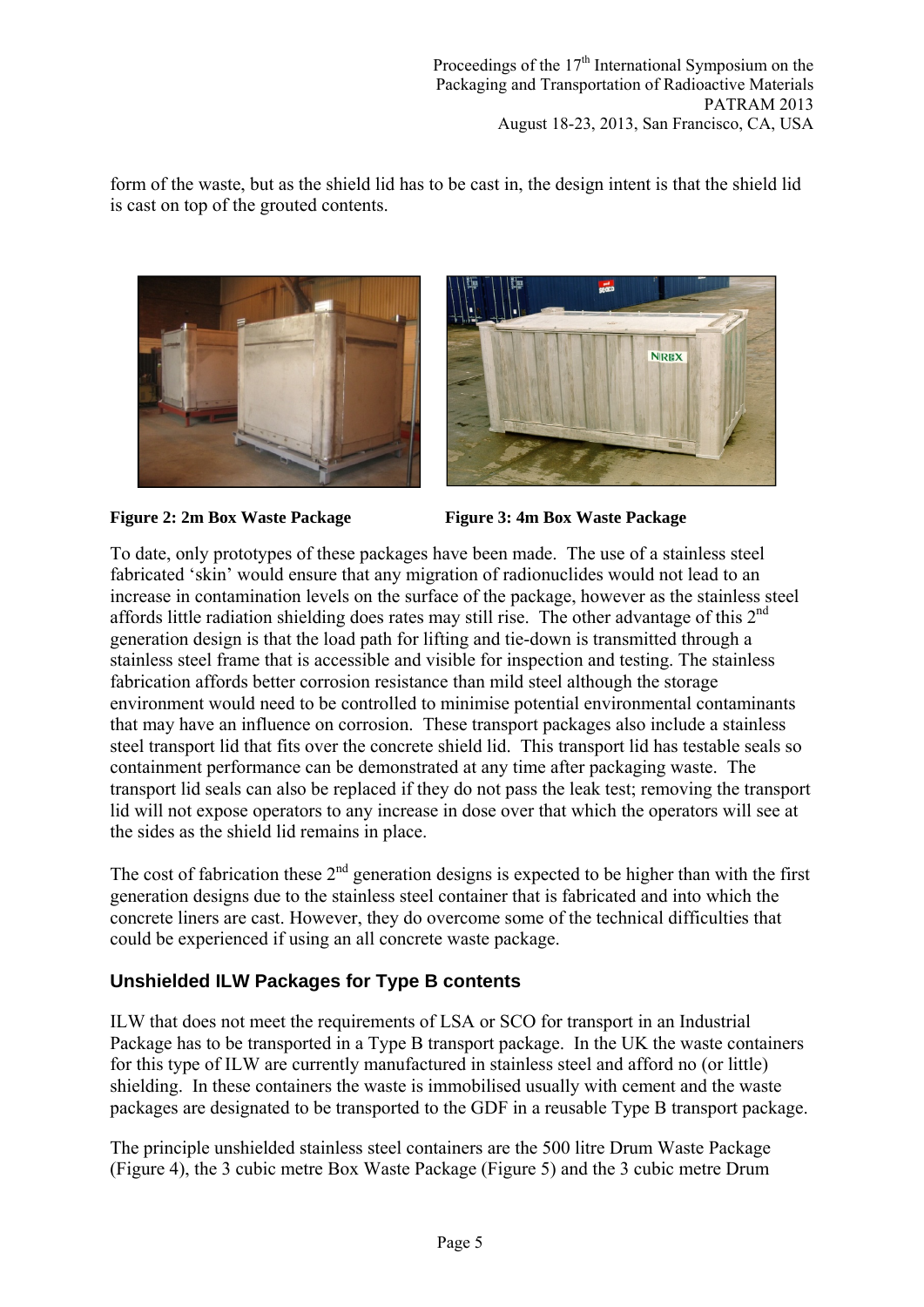Proceedings of the  $17<sup>th</sup>$  International Symposium on the Packaging and Transportation of Radioactive Materials PATRAM 2013 August 18-23, 2013, San Francisco, CA, USA

Waste Package (Figure 6). The containers are typically manufactured from stainless steel which provides insignificant radiation shielding and therefore remote handling of the unshielded waste package is required to provide radiological protection. These packages are destined to be transported through the public domain in reusable shielded transport containers that provide both containment and shielding. These reusable transport containers are designed as Type B transport packages under the IAEA Transport Regulations and are specifically designed for the various unshielded waste packages.







**Waste Package Waste Package** 

**Figure 4: 500 litre drums Figure 5: 3 cubic metre Box Figure 6: 3 cubic metre Drum** 

Encapsulation of waste in these containers usually occurs in purpose built heavily shielded facilities with remote handling. Operations may involve sorting and segregation of the waste, preparing the waste for emplacement in a suitable container (this may include batching, volume reduction, placing in baskets) and mixing the waste with a suitable immobilising material before, during or after waste is transferred to the container. In some instances, a separate process maybe required to cap the solidified waste matrix in the container.

This process of immobilising waste is common for packaging of ILW in Industrial Packages (shielded waste packages) and in unshielded waste packages; the immobilisation of the waste creates a robust wasteform that allows the waste package to meet GDF accident conditions.

Waste encapsulation facilities can be costly to build, maintain, operate, clean-up and finally decommission. Such facilities can take a significant amount of time to implement from concept to actual operations; in addition to design and construction timescales, regulatory 'due process' (e.g. planning, safety approvals) needs to be accounted for in planning such facilities. Unshielded waste packages must be stored in a heavily shielded facility to ensure that dose rates from the building meet regulatory requirements (these are typically much more onerous than those allowed for under the IAEA Transport Regulations). Such shielded stores can be very costly to build, operate and maintain. Finally, any package inspection is likely to require remote equipment to access them and to provide any information on their condition.

To build, commission and operate such facilities (waste processing and encapsulation plant, and shielded stores) from concept through to actual operations can take many years and can present significant life-time costs.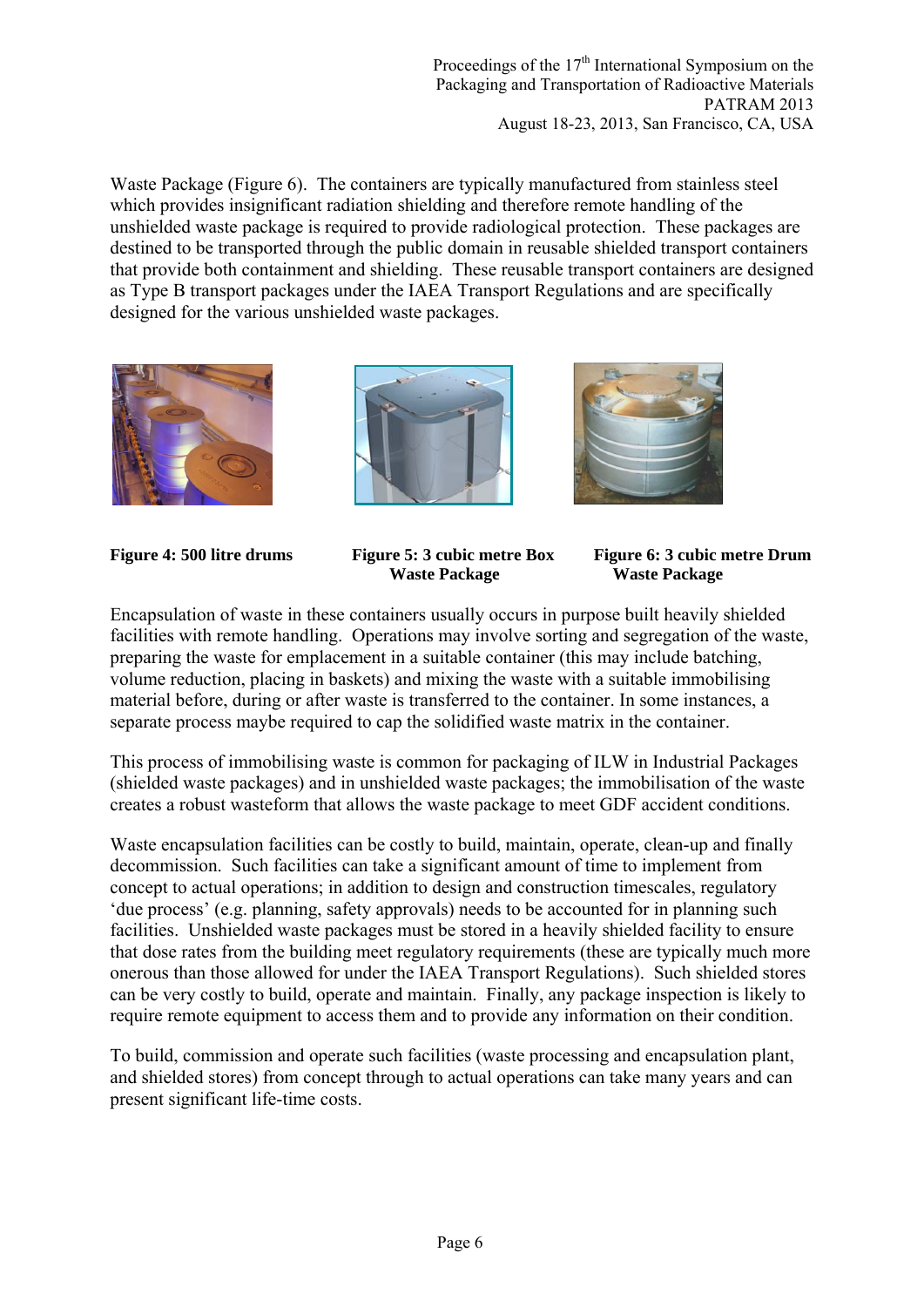# **ILW Packages – Robust Shielded Containers**

Historically, in the UK, immobilisation of wastes, in either thin walled stainless steel containers or concrete containers, was seen as the only process that would allow waste packages to meet disposability requirements, particularly with respect to meeting the GDF performance requirements for impact and thermal accidents.

Although the immobilisation of waste is generally seen as best practice, disposability requirements in the UK do not explicitly require such an approach to the conditioning of waste and it is recognized that waste packages containing certain wastes may meet most or all of the requirements of disposability [2] without immobilisation depending on the physical or chemical form of the waste and/or the radionuclide inventory.

In 2006 Magnox, working with the NDA, examined methodologies for accelerating its programme for decommissioning its fleet of Magnox reactors which had reached the end of life. Magnox examined a number of novel solutions for dealing with waste streams included solutions existing in overseas facilities. This concluded with Magnox introducing the concept of Robust Shielded Containers (RSC) for the long term storage and eventual disposal of ILW. These RSCs were Ductile Cast Iron Containers (DCICs) which had been developed in Germany as ILW storage, transport and disposal containers by GNS (the package designer and Design Authority), Siempelkamp (the manufacturer) and BAM (the governmental technical authority). In these RSCs, the waste can be stored without requiring a shielded building and the waste does not need to be encapsulated (although it may require conditioning). The containers consisted of two types: a cuboidal DCIC (an IP-2 transport package) and a cylindrical DCIC (an IP-2 in its own right and Type B when fitted with impact and thermal limiters on the top and base). The use of RSCs supplied by GNS and other commercial companies to Magnox is expected to achieve substantial cost savings and programme acceleration.

The RSCs are seen as 3rd generation designs as they are a step forward from the 1st generation concrete boxes and the 2nd generation stainless steel boxes with integral concrete shielding. The main advantages of these 3rd generation RSCs over earlier generation designs are:

- The waste container itself meets the performance requirements for storage, transport and disposability. Figure 7 (taken from RWMD document [5]) illustrates the relative contribution of the waste container and wasteform to meeting overall waste package performance requirements. The two extremes are a robust waste form and a robust waste container, either of which can provide for the waste package performance; Figure 7 illustrates a 'sliding scale' between these two extremes and how each of these two elements can proportionately contribute to overall waste package performance.
- As the waste form is only required to provide a limited contribution to meeting the package performance requirements the need to encapsulate waste as an integral part of waste packaging operations is reduced. The design of some RSCs (e.g. Croft Safstores) does not preclude the possibility of encapsulating the waste at some later stage if this is deemed appropriate for other reasons (e.g. to reduce voidage).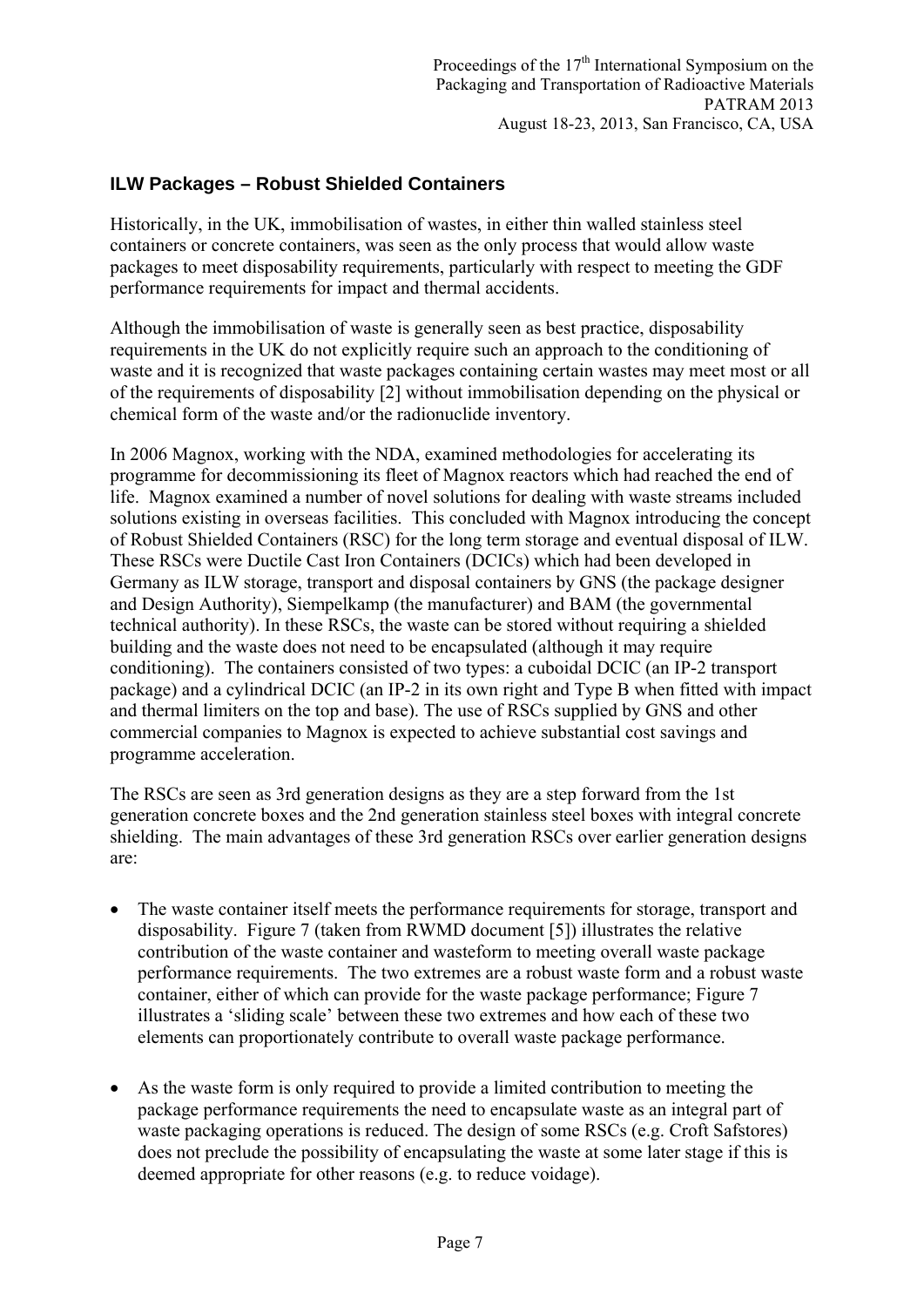- The need for heavily shielded stores for the waste packages diminishes where the RSCs meets the shielding requirements.
- Reducing and potentially removing the need for waste encapsulation plant that is integral to waste packaging operations and reducing the need for heavily shielded stores offers the potential benefit of significant cost savings of both up front capital expenditure but also in reduced lifetime costs.
- A DCIC package is more efficient for waste packing as iron is a better shield material than concrete and so for a fixed dimension package, the DCIC package has a greater internal volume for the waste.
- The DCIC wall thickness, as a minimum, is tens of mm thick and can be up to several hundred mm in thickness. Such thicknesses will ensure that no migration of radioactive materials will occur through the walls ensuring that both surface contamination levels and radiation levels remain within regulatory requirements.
- The load path for lifting and tie-down is an integral part of the container body of the DCICs; the body is made from a single complete casting and lifting and tie down features are machined into this casting. The container integrity is assessed by various NDT methods (e.g. magnetic particle, ultrasonics) and the same techniques can be used to examine DCIC during and after prolonged storage.
- The corrosion of DCIC is predictable and allowances are built into some DCICs (e.g. Croft Safstores) to allow for general corrosion losses. As above, the container integrity can be checked by non-destructive testing techniques.
- In common with the  $2<sup>nd</sup>$  generation designs that are transport packages, some DCICs (e.g. Croft Safstores) also feature unique lid arrangements and durable seal surfaces to allow seals to be tested and replaced if required, and that ensure that doses to operators remain ALARP.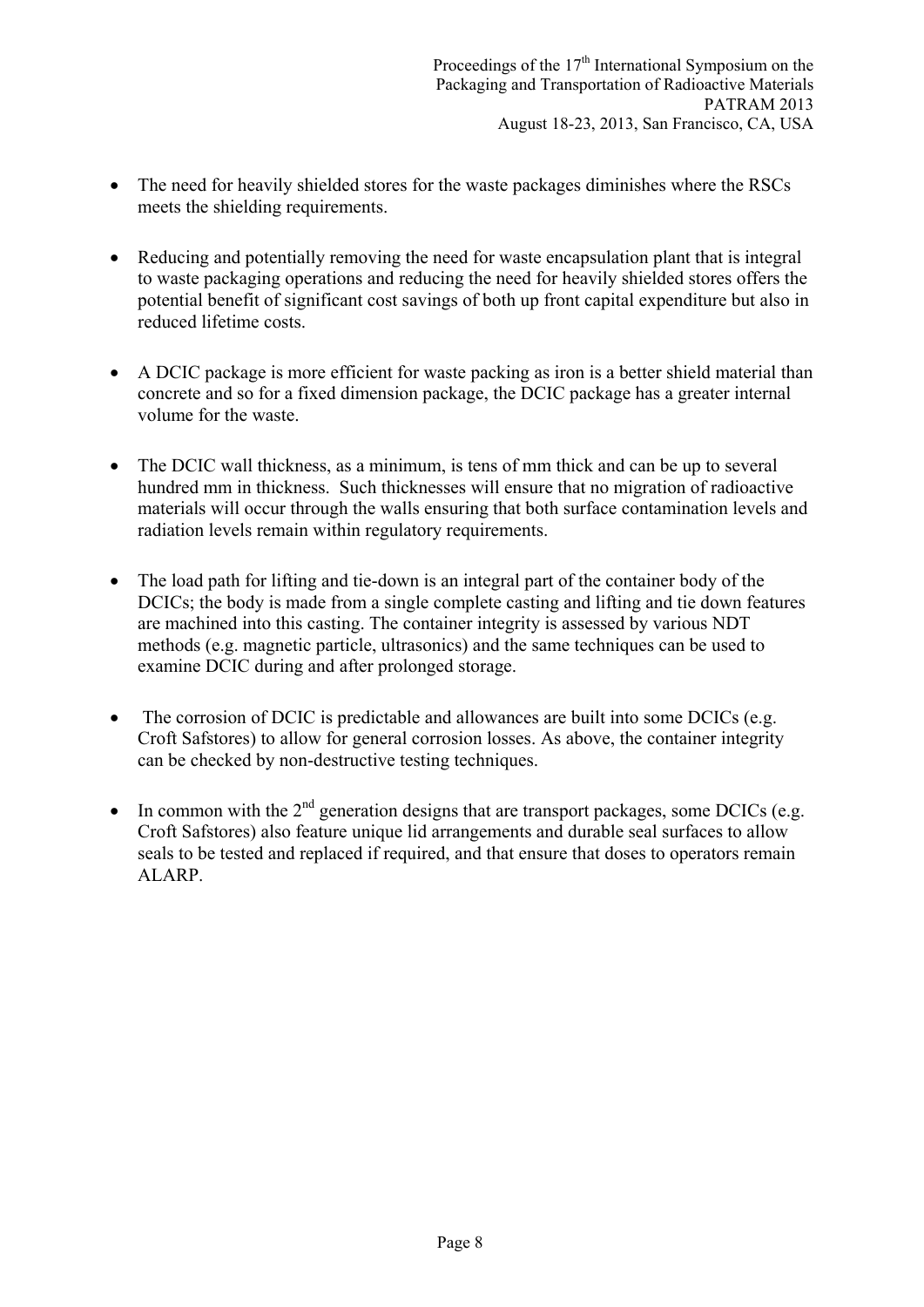Proceedings of the  $17<sup>th</sup>$  International Symposium on the Packaging and Transportation of Radioactive Materials PATRAM 2013 August 18-23, 2013, San Francisco, CA, USA



#### **Figure 7: Relative contribution of the waste container and wasteform to waste package performance**

# **Advantages of DCIC as a packaging material**

For a fixed external volume of waste package, as the shielding thickness is increased (for either concrete or ductile cast iron) the cavity is reduced. As DCI is a more efficient shield material than concrete, for the same shielding effect, the cavity of a DCI shielded container will be considerably larger than the equivalent concrete shielded container.

For comparison purposes, a container of  $11m<sup>3</sup>$  external volume is compared with ductile cast iron shielding and concrete shielding which gives the same shielding effect, for various shielding thickness. The internal cavity volume, which will be available for waste materials, is compared to the external package volume. This gives a measure as to the packing efficiency of the waste package. This comparison is shown in Figure 8. The shield thickness for concrete is presented for iron equivalent where, for example, 150mm concrete shielding is plotted, which is equivalent to 50mm iron (over the energy range for gamma rays of interest); cavity dimensions are based on the actual concrete and ductile cast iron thicknesses.

As shown in Figure 8, the use of DCI offers a much higher packing efficiency than the use of concrete of equivalent shielding for a waste package of the same external dimension.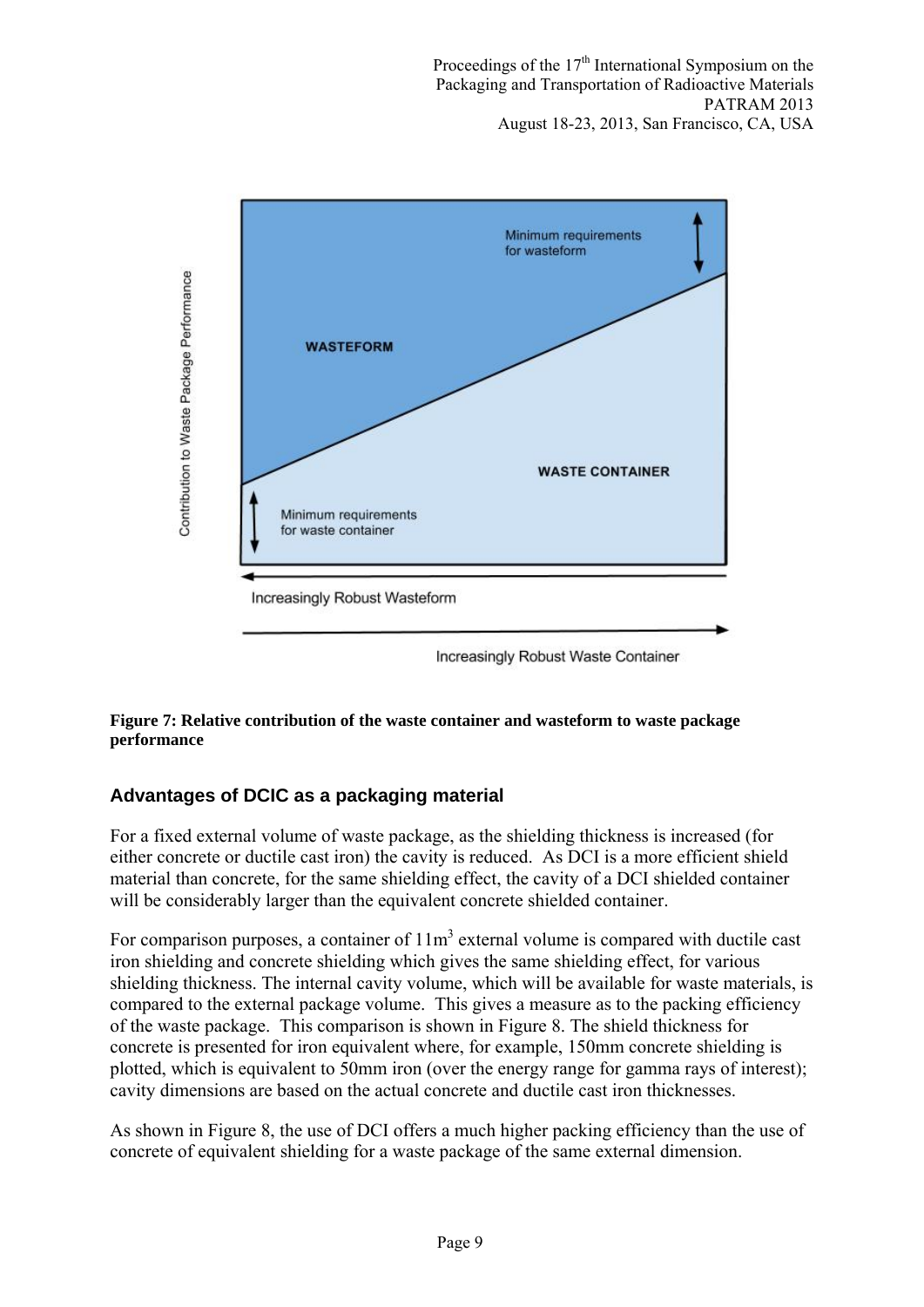

### **Figure 8: Comparison of waste efficiency for concrete and DCI for fixed external volume of 11m<sup>3</sup>**

The practical implications of using waste packages with these two shielding materials are considered for waste containers of the same external volume of  $11m<sup>3</sup>$ ; comparing the Croft 2m Safstore with the RWMD 2m ILW box and 6 cubic metre box. Assuming 450mm concrete shielding is required the effective cavity is about  $2.2 m<sup>3</sup>$ . The thickness for ductile cast iron required to give the same shielding efficiency is 150mm; this gives a cavity size of around 6.9m<sup>3</sup>. This means that to pack the same waste volume a ratio of  $\sim$ 3 x concrete shielded containers is required to every 1 x DCIC. That is  $\sim$ 3 x number of RWMD 2m boxes or 6 cubic metre boxes compared to one 2m Safstore.

The consequence of this for various shielding thicknesses for a fixed external volume of  $11m<sup>3</sup>$ is shown in Figure 9 which gives for various shield thicknesses, the ratio of the number of containers needed with concrete shielding compared to containers with ductile cast iron of equivalent shielding to accommodate the same equivalent waste volume. In Figure 9, the shield thickness is for ductile cast iron, and concrete thickness is converted to a ductile cast iron equivalent (e.g. 150mm concrete is plotted as 50mm ductile cast iron). The waste volume that can be accommodated is based on the cavity volume which is calculated assuming actual material thicknesses (e.g. 450mm concrete and 150mm ductile cast iron).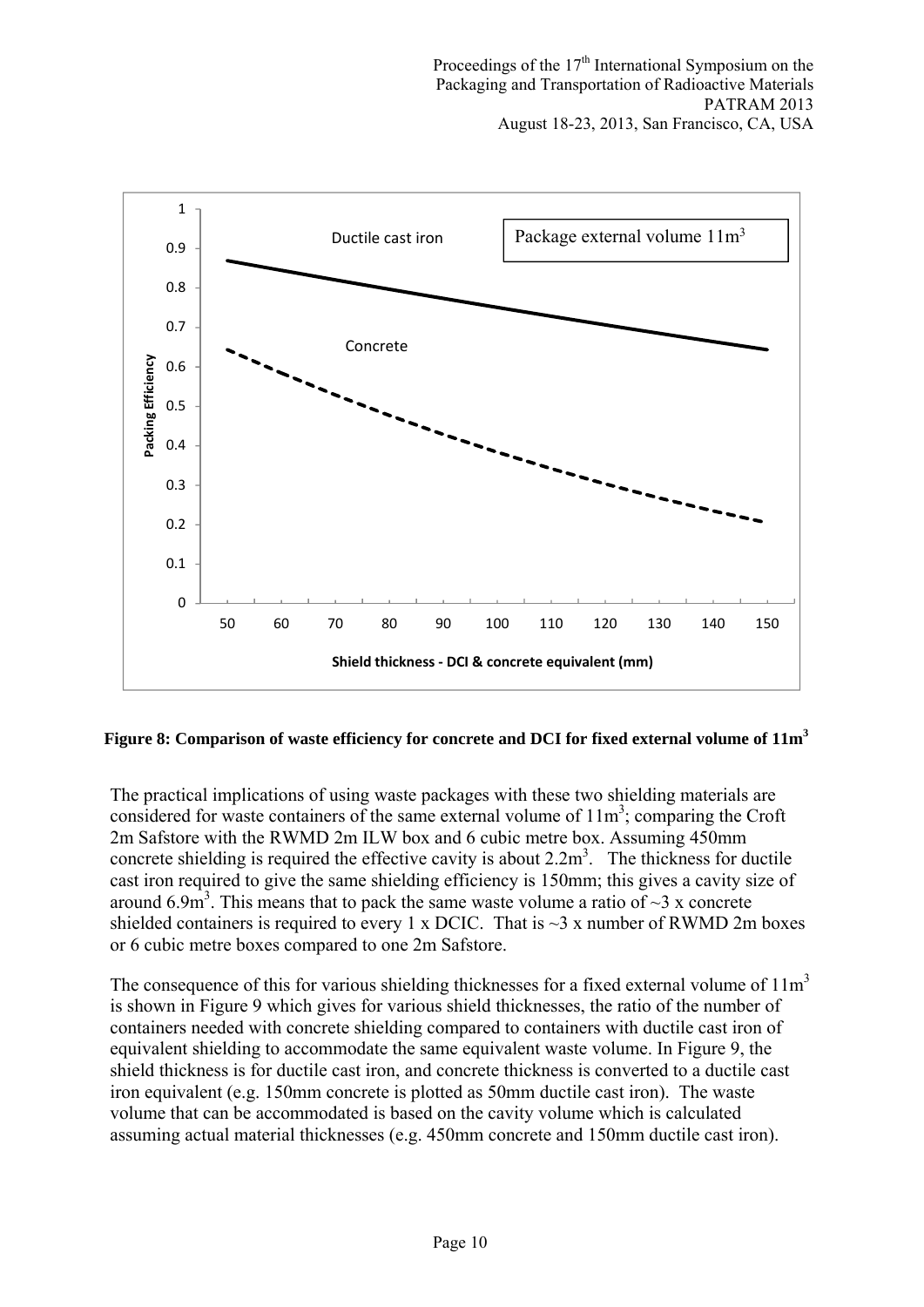

#### Figure 9: Ratio of concrete shield containers to DCIC (same external dimensions of  $11m^3$ ) with **equivalent shielding**

In considering the economics of packaging waste, the following factors should be taken into account:

- The total number of boxes required for the volume of waste under consideration, bearing in mind that for the same volume more concrete shielded boxes will be required compared to DCI ( $\sim$ 3 x concrete containers with 450mm shield wall compared to 1 x DCIC with 150mm shield wall).
- The resources, hence cost, for processing, packaging and storing additional waste packages bearing in mind that more concrete shielded boxes are likely to be needed compared to DCI; in the example cited above  $\sim$ 3 x more packaging operations are required compared to the DCIC equivalent.
- The cost of transporting additional waste packages, for the example cited above  $\sim$ 3 x the transport operations will be required compared to DCI shielding equivalent.
- The plant and equipment, hence cost, of a grout plant to infill the box, plus the plant and operations to also cast on the lid. Although this might be the same grout plant two separate operations may be required.
- The type of waste material that can be placed in concrete packages considering the technical issues that may need to be address to meet transport and disposability issues following prolonged storage; this may limit certain waste materials and/or require design changes to the waste package to accommodate (this may then require revalidation for transport and disposal)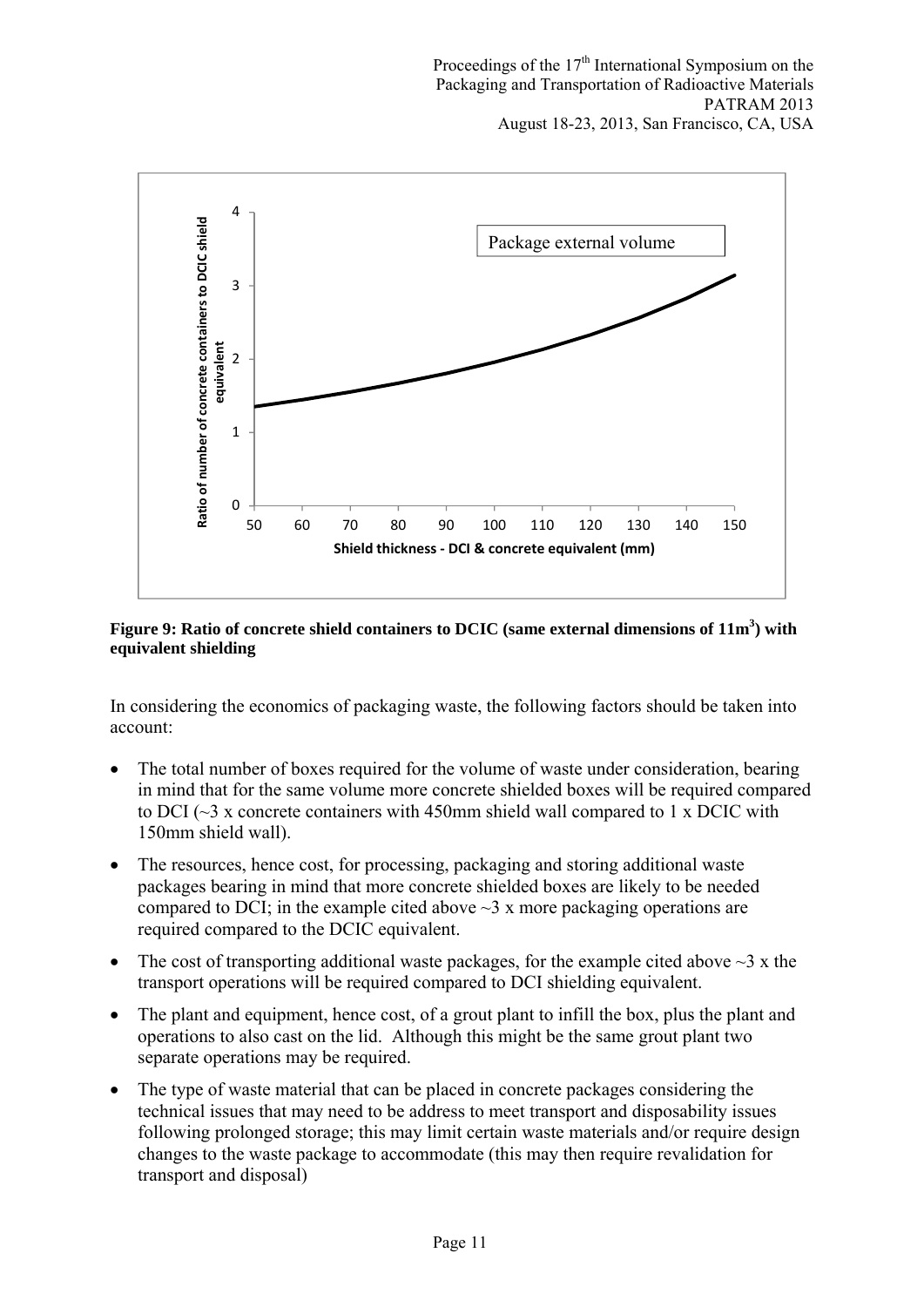## **Economies of scale**

The cavity sizes of the Croft 2m Safstore and 4m Safstore are presented in Figure 10 as a function of shield wall thickness (which is the cast thickness of the container); sizes of these two DCICs is given in Table 1.



#### **Figure 10: Cavity (Waste) volume verses shield thickness for Croft Safstores (DCIC) and concrete shielded boxes**

Also presented in Figure 10 is the same plot for the RWMD 2m box and the 6 cubic metre box as a function of equivalent DCI wall thickness. As can be seen, the 2m Safstore has the same external volume as the RWMD 2m box and the 6 cubic metre box, but presents a much larger cavity for accommodating waste over the complete range of shield thicknesses. Also as demonstrated previously, as the shield thickness increases, the 2m Safstore becomes a more efficient waste package. This trend is more pronounced for the 4m Safstore.

A volume of waste of  $1000m<sup>3</sup>$  is considered, by way of an example, to look at the number of containers needed to package this amount of waste; the package numbers are shown in Figure 11 (excluding any adjustments for packing fractions or voidage).

Figure 11 shows a number of key trends:

• Significantly more waste packages will be needed using concrete shielding than with ductile cast iron shielding for the equivalent sized box.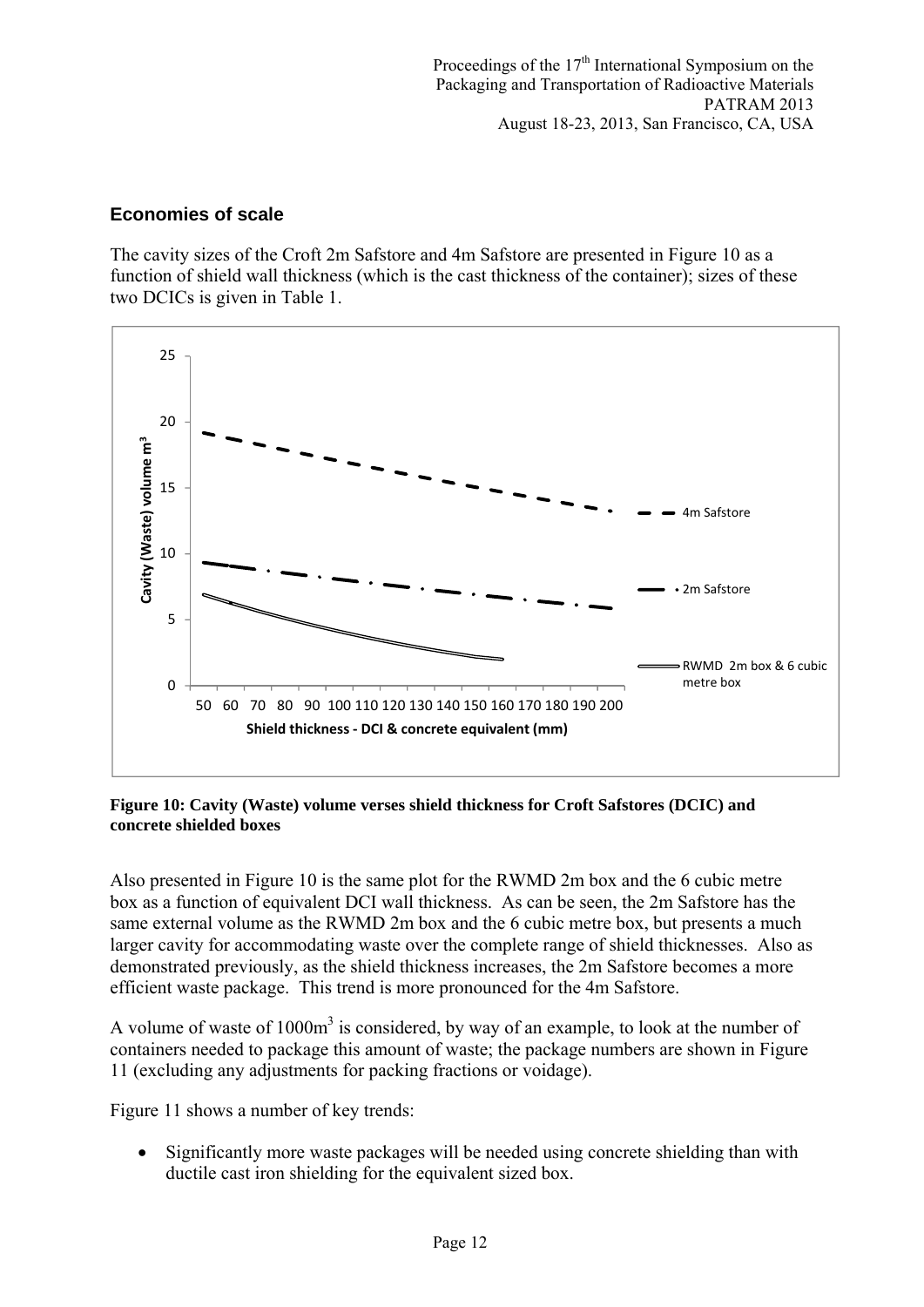The larger capacity containers present the most efficient packaging option in terms of the number of containers required; for example in going from 50mm of DCI shielding to 150mm DCI shielding the number of 2m Safstores increases by about 50% whereas for the 4m Safstore the increase is about 30% for the same volume of waste. Compared to the 2m Safstore, the number of concrete boxes of same external volume increases by a factor of 300% over the same equivalent shielding range.

The larger capacity containers offer the opportunity to reduce the amount of waste processing by allowing larger items to be packaged. This presents an opportunity of reducing exposure times to operators if they are directly involved with size reduction operations ensuring that dose commitments are ALARP. There is also anecdotal evidence to suggest that the largest possible aperture is also favoured as this minimises the amount of size reduction needed to fit waste through the box aperture.



**Figure 11: Number of waste container for 1000m<sup>3</sup> of waste** 

# **Usage of Robust Shielded Containers**

By reducing the need for complex waste packaging plant and heavily shielded stores, the use of RSCs offers waste packagers the opportunity to achieve hazard reduction much more quickly and more economically than using the more traditional approaches to packaging wastes.

Whilst Magnox selection of DCICs meets its needs, an analysis of the wider international nuclear industry suggested a range of sizes and thickness would be appropriate.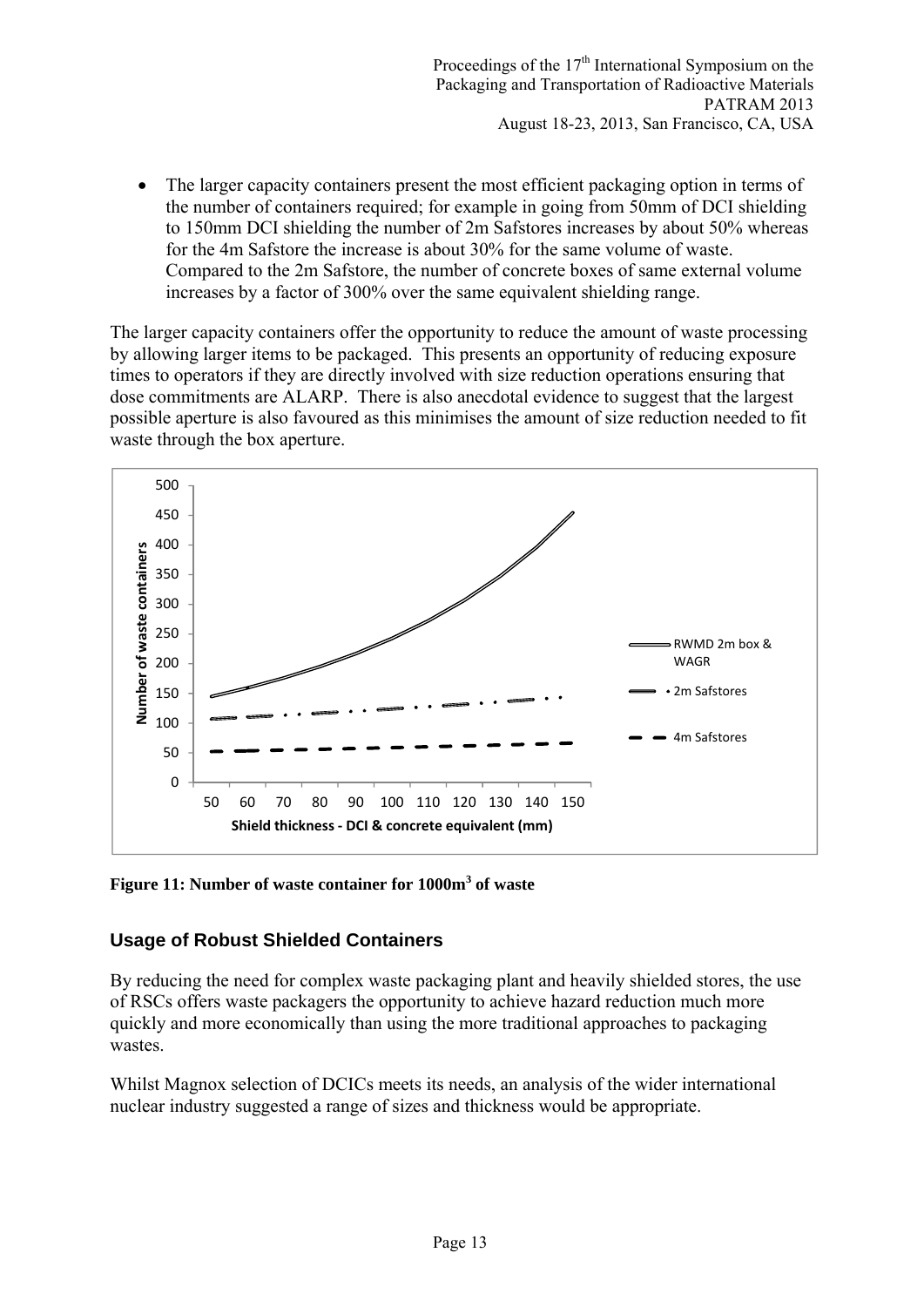| <b>Croft DCIC</b><br><b>Design</b>                                                                | External<br>dimensions<br>L x W x H<br>Or $(L x \Phi)$<br>metres | Waste<br><b>Capacities</b><br>m <sup>3</sup> | <b>Shielding</b><br>(DCIC)<br><b>Typical</b><br>mm | <b>Mass</b><br>(empty)<br>tonne | <b>Equivalent RWMD</b><br>specification packages<br>(thin stainless steel with<br>concrete lining) |
|---------------------------------------------------------------------------------------------------|------------------------------------------------------------------|----------------------------------------------|----------------------------------------------------|---------------------------------|----------------------------------------------------------------------------------------------------|
| <b>IP-2 for LSA/SCO material</b>                                                                  |                                                                  |                                              |                                                    |                                 |                                                                                                    |
| 2m Safstore *                                                                                     | $1.967 \times 2.438 \times 2.2$                                  | 9.3 to 6.9                                   | 50 to 150                                          | 11 to 29                        | 2m ILW box waste package                                                                           |
| 4m Safstore                                                                                       | $4.013 \times 2.438 \times 2.2$                                  | 19.1 to 15.0                                 |                                                    | 17 to 49                        | 4m ILW box waste package                                                                           |
| <b>IP-2 for LSA/SCO material / Type B materials (requires overpack for transport as a Type B)</b> |                                                                  |                                              |                                                    |                                 |                                                                                                    |
| 500 litre Safstore                                                                                | $1.975 \times \Phi$ 1.43                                         | 2.0 to 0.7                                   | 100 to 300                                         | 9 to 19                         | (to fit 500 litre RWMD)<br>drum 800mm Φ x 1200mm<br>height)                                        |
| 200 litre Safstore                                                                                | $1.575 \times \Phi$ 1.22                                         | 1.4 to $0.3$                                 |                                                    | 6 to 12                         | (to fit industry standard<br>2001itre drum)                                                        |

#### **Table 1: Members of Croft range of Safstores**

*\*There is a 1/2ht version of this Safstore at 1.1m height* 

Croft recognised that the wide range of waste streams that could arise from decommissioning activities both in the UK and internationally fitted with a more versatile range of RSCs, and the development of novel engineering solutions to facilitate storage, transport and disposability of these containers.

Consequently, Croft has developed a range of RSCs in DCI: these are called Safstores. The Croft Safstores offer solutions for waste management from interim storage through to final disposal. The Safstores can provide a safer interim solution for storage of legacy radioactive waste rather than leaving in-situ pending resolution on final disposal options. Wastes can be stored safely until waste processing facilities come on-stream should further processing be deemed appropriate, although final disposal in the Safstores could prove a viable option (conceptual stage acceptance has been received from RWMD for a number of designs).

The more significant RSCs in DCI developed by Croft are given in Table 1. These meet both requirements for transport [4] and disposability requirements (required by RWMD, NDA). In addition Croft also develops bespoke solutions to meet specific customer needs.

The typical design features of a Croft IP-2 Safstore intended for LSA or SCO material are shown in Figure 12. This shows a double lid arrangement: a shield lid of the same thickness as the container body, and an outer transport lid with replaceable verifiable seal system. Figure 12 also shows the design as it was developed and the subsequent manufacture. Croft has a patent pending in relation to its Safstore design features.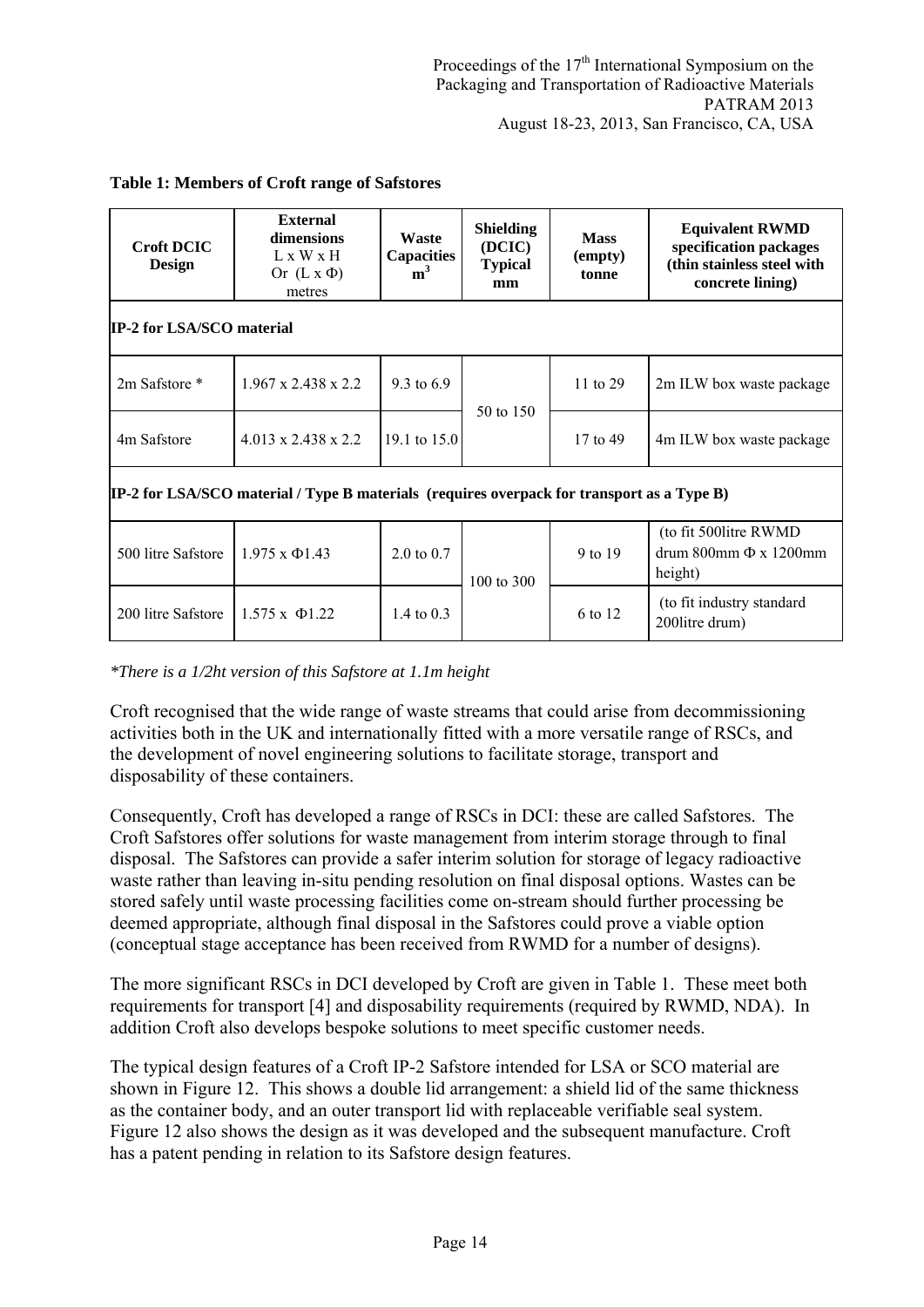Proceedings of the  $17<sup>th</sup>$  International Symposium on the Packaging and Transportation of Radioactive Materials PATRAM 2013 August 18-23, 2013, San Francisco, CA, USA



**Figure 12: Typical Croft IP-2 Safstore (with circular opening)** 

# **Conclusion**

Whereas historically, in the UK immobilisation of wastes was seen as the only process that would allow waste packages to meet disposability requirements, it has been found that the use of RSCs obviates the need for the same degree of immobilisation and also offers other benefits.

Reducing the need for encapsulation plant integral to waste packaging operations and, for traditional unshielded waste packages, removing the need for heavily shielded stores, offers the opportunity to site operators to accelerate hazard reduction, decommissioning, and site clean-up with significant efficiency improvement and significant cost saving.